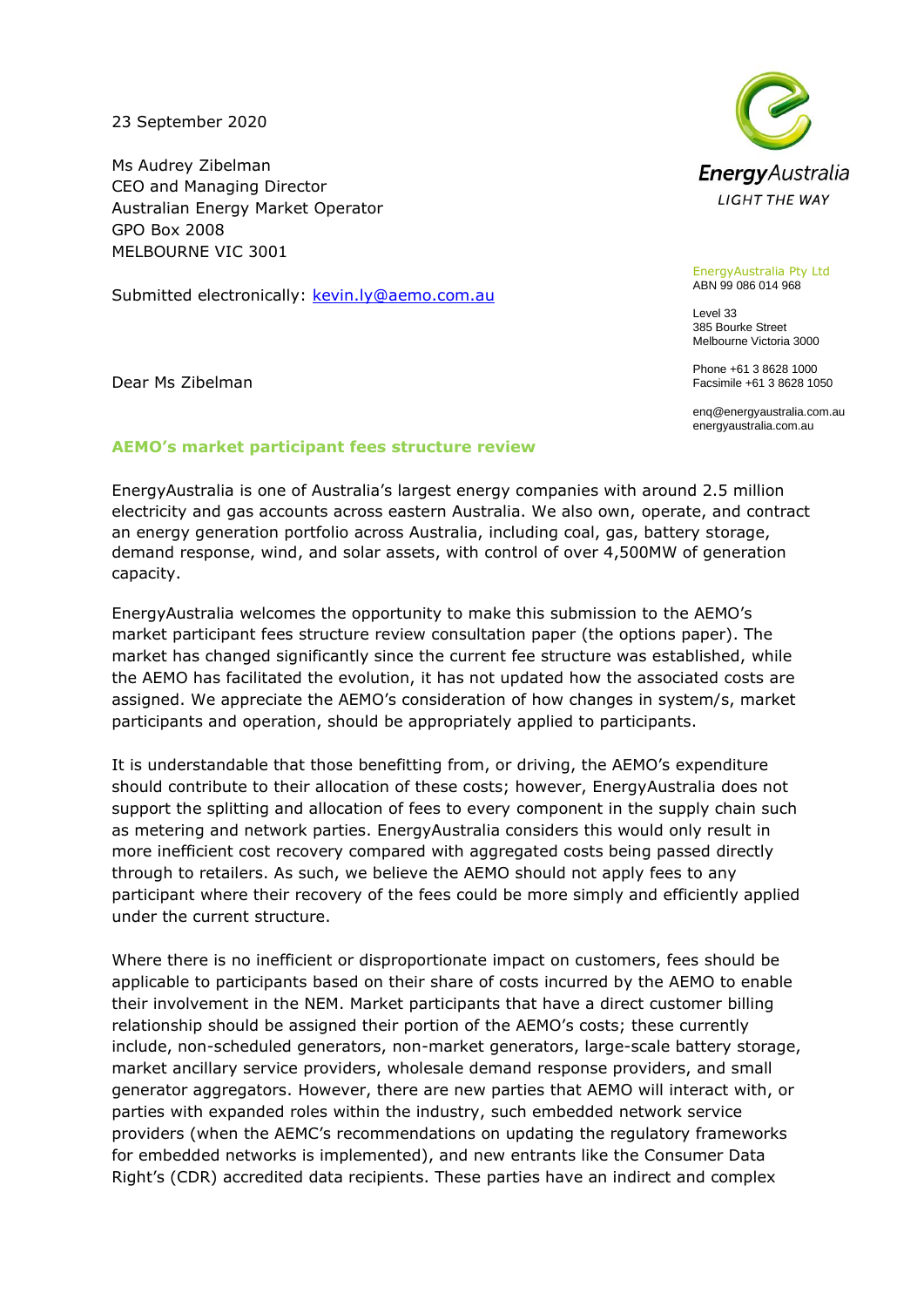relationship with market participants and therefore, the AEMO should consider applying fees to those participants directly and not via a market participant.

### **Market customers**

The current fee structure for market customers does not reflect the actual cost incurred by the AEMO for providing its services to market customers, as the consumption of a participant's customers does not generally correlate with higher costs (predominantly data costs) for the AEMO. Movement to a 2-sided market will further complicate how the AEMO will appropriately assign its costs to market customers, as retailers with less Distributed Energy Resources (DER)/ solar may unfairly incur a higher portion of the \$/MWh charge; while those with more DER – which arguably drive greater costs for the AEMO – may pay less.

The options paper proposed changes to how market customers are charged, summarised as moving from a \$/MWh to a \$/connection (NMI). Either basis for the fees can be unfair to different market customers; \$/MWh, retailers with more SME/C&I; \$/NMI, retailers with a high percentage of 'small' customers. Therefore, EnergyAustralia suggests the AEMO consider a combination of both, as a balanced and fairer allocation of the costs incurred. That is, the AEMO could adopt a similar structure to how it currently charges generators; a 50% capacity (\$/NMI connections) and 50% energy basis (\$/MWh consumed); or a weighted fee per NMI based on the consumption of customer and their associated costs to the AEMO's operation.

# **Full retail contestability (FRC)**

When considering any changes to the fees applied to market customers, the AEMO should ensure that efficiencies are gained; for example, the FRC fees are currently applied at a \$/NMI basis, which creates difficulties for the ESC and the AER when calculating the VDO and DMO, respectively. EnergyAustralia believes efficiencies can be achieved by reverting the FRC charge to a \$/MWh basis, and that this fee should be applicable to any market customers that have a direct customer billing relationship.

### **Generators and Market Network Service Providers (MNSP)**

As the energy mix continues to evolve, the AEMO must ensure the allocation of its costs incurred is equitable to market participants, it can achieve this by apportioning this appropriately to the responsible parties. As such, EnergyAustralia believes it is fair to assign the costs incurred by the AEMO to accommodate non-market, non-scheduled, and semi-scheduled generators; the latter should contribute to the increased complexity and associated costs of forecasting.

The options paper considers changes to how generators are charged, to account for the increase in variable renewable generation; specifically, considering whether direct costs should be allocated to generators on a MW or MWh basis. EnergyAustralia believes the 50% capacity (MW) and 50% energy basis (MWh) for charging generators remains the appropriate format for charging the range of generators, as this provides a correlation to the impacts on the AEMO's cost and no disparity between generation methods.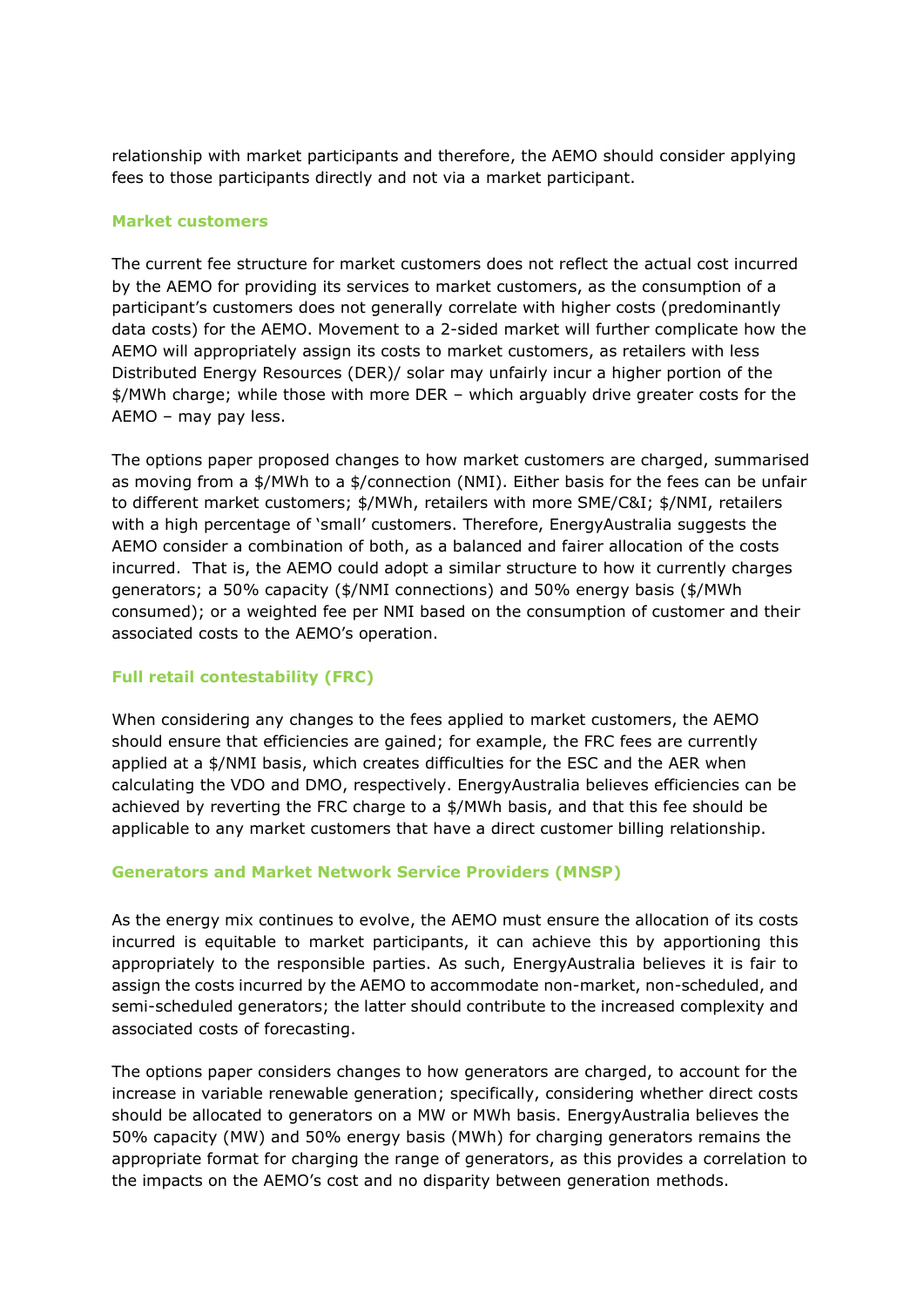## **Wholesale demand response and Frequency Control Ancillary Services (FCAS)**

Similarly, the AEMO should assign the costs incurred to accommodate system services (FCAS and wholesale demand response), as these entrants are now or are forecast to be receiving revenue for their services. The allocation of costs could be considered as a percentage of revenue received, as it is not appropriate in this instance to follow the generator basis for charging.

### **Major reforms**

EnergyAustralia supports the recovery of major reforms fees over a 10-year period, where the reforms will ultimately benefit customers (Five Minute and Global Settlement, Improvement of the Customer Switching process, etc.), it is reasonable for these costs to be evenly allocated to customers. The AEMO must consider how the costs should be apportioned based on the benefits associated with the reforms to the varying market participant, i.e. assigning the costs more precisely on those that will benefit from the reform.

Where the reforms create a new revenue stream for an existing or new participant, the costs should be assigned more directly; for example, Wholesale Demand Response, CDR, and emergency frequency control schemes, will create revenue streams and additional benefits for some participants so it would not be reasonable for these costs to be dispersed evenly between participants and customers.

CDR specifically will result in significant costs to the AEMO, the costs for enabling this reform should not be assigned solely to retailers, as new entrants accredited data recipients will be one of the largest benefactors. EnergyAustralia request the AEMO provide more information on the expenditure and recovery method for this initiative, as we believe it is prudent to apportion the capital and operating expenditure to those that are utilizing and benefitting from the reform. EnergyAustralia believes it would be equitable for the AEMO to recover costs from retailers (data holders for some information in scope of the CDR) and accredited data recipients, on a per data transaction basis. Clearly, a CDR data transaction covers different scenarios and would need to be defined in an appropriate and easily measurable way. There may be alternative measures that might more accurately reflect AEMO's cost drivers, than having a 'per transaction' measure.

### **National Transmission Planner (NTP)**

As discussed earlier, EnergyAustralia's preference is that fees are not applied where a participant does not have a direct customer billing relationship; however, we appreciate the NTP costs to the AEMO have increased significantly under the Integrated System Plan, as it has absorbed the majority of the transmission planning activity – previously the remit of Transmission Network Service Providers (TNSP) – we therefore believe it is prudent for NTP costs to be assigned to TNSPs.